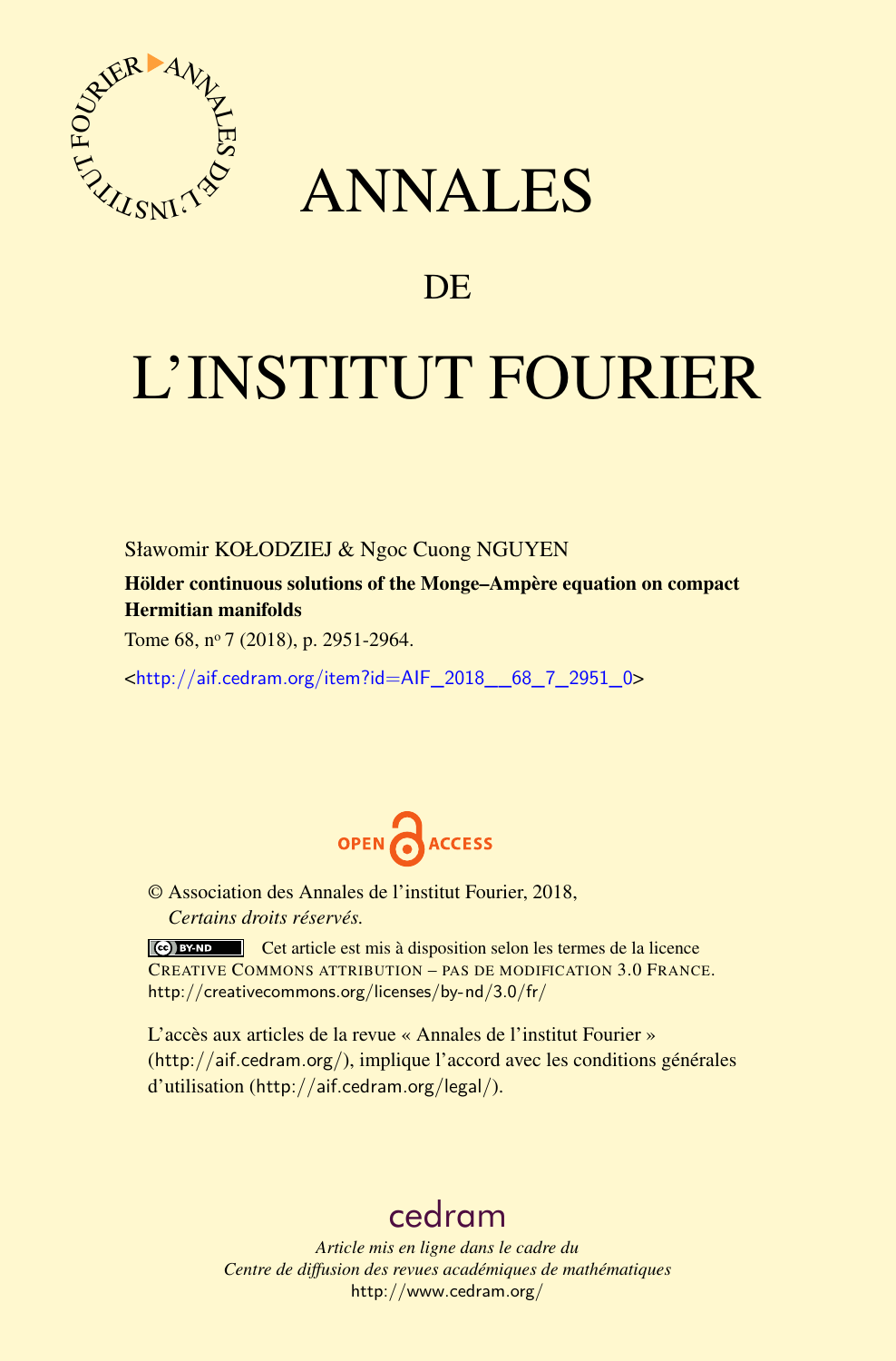#### HÖLDER CONTINUOUS SOLUTIONS OF THE MONGE–AMPÈRE EQUATION ON COMPACT HERMITIAN MANIFOLDS

#### **by Sławomir KOŁODZIEJ & Ngoc Cuong NGUYEN**

Dedicated to Jean-Pierre Demailly on the occasion of his 60th birthday

ABSTRACT. — We show that a positive Borel measure of positive finite total mass, on a compact Hermitian manifold, admits a Hölder continuous quasiplurisubharmonic solution to the Monge–Ampère equation if and only if it is dominated locally by Monge–Ampère measures of Hölder continuous plurisubharmonic functions.

Résumé. — Nous prouvons qu'une mesure de Borel positive avec la masse totale finie, sur une variété hermitienne compacte, admet une solution quasi plurisousharmonique de l'équation de Monge–Ampère si et seulement si elle est dominée localement par des mesures de Monge–Ampère des fonctions plurisousharmoniques continues Höldériennes.

#### **1. Introduction**

The analogue of the Calabi–Yau theorem on compact Hermitian manifolds was proven in 2010 by Tosatti and Weinkove [\[21\]](#page-14-0). Continuous weak solutions for the right hand side in  $L^p$ ,  $p > 1$  were obtained later by the authors [\[16\]](#page-14-1). Here we continue to study weak solutions for more general measures.

Consider a compact Hermitian manifold  $(X, \omega)$  of dimension *n*, and a positive Radon measure  $\mu$  with finite total mass on  $X$ . An upper semicontinuous function *u* on *X* is called  $\omega$ -psh if dd<sup>*c*</sup>*u* +  $\omega \ge 0$  (as currents). Then we write  $u \in \text{PSH}(\omega)$ . Our objective is to show that if the complex Monge–Ampère equation has Hölder continuous solutions for  $\mu$  restricted

Keywords: Weak solutions, Hölder continuous, Monge–Ampère, Compact Hermitian manifold.

<sup>2010</sup> Mathematics Subject Classification: 53C55, 35J96, 32U40.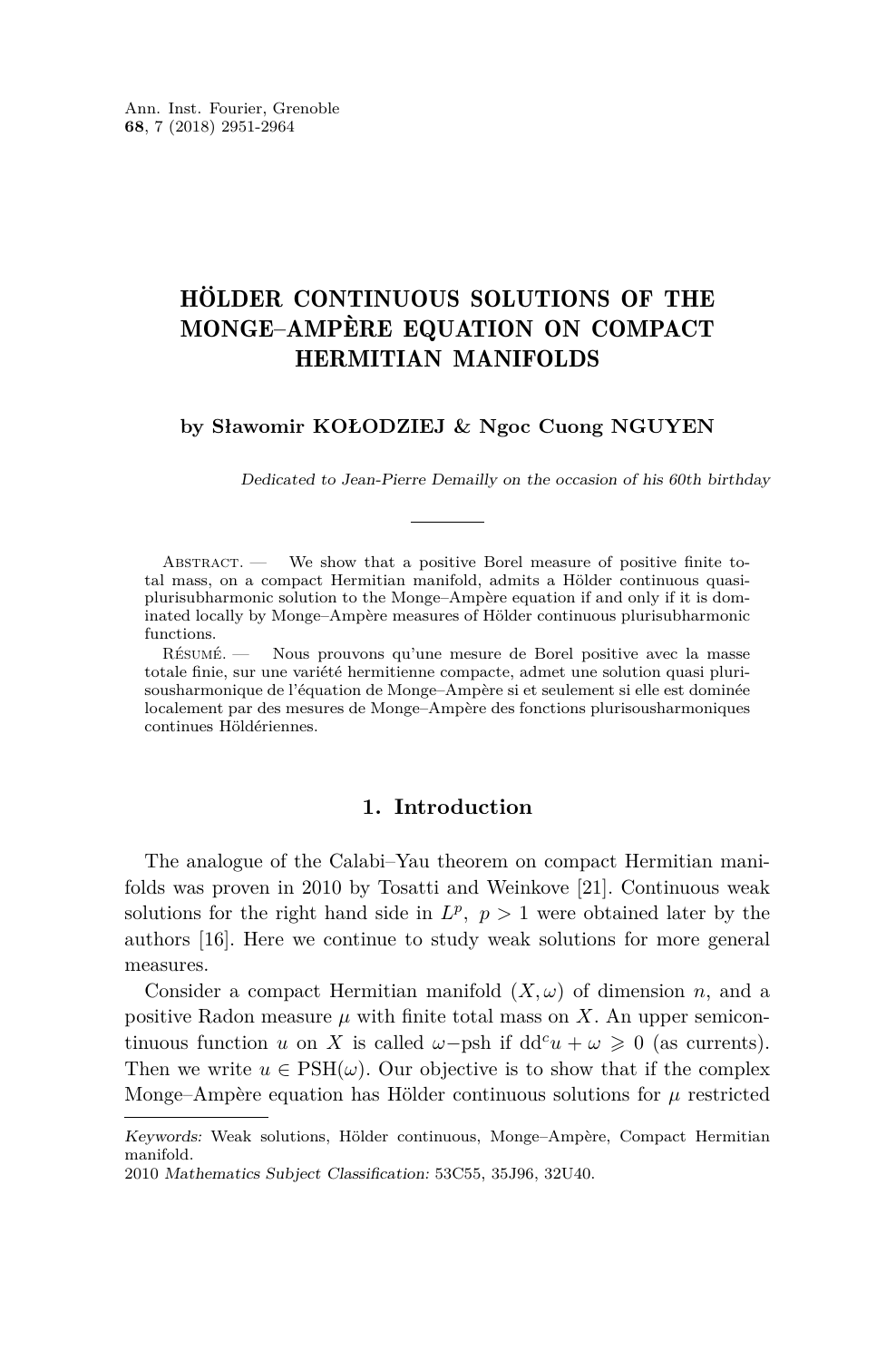to local charts then it has Hölder continuous solutions globally on *X*. To be precise we introduce first the following definition.

DEFINITION 1.1. — We say that  $\mu$  admits a global Hölder continuous subsolution if there exists a Hölder continuous  $\omega$ −psh function *u* and  $C_0$  > 0 such that

<span id="page-2-0"></span>(1.1) 
$$
\mu \leq C_0 (\omega + dd^c u)^n \quad \text{on } X.
$$

Let us denote by  $M$  the set of all such measures.

To verify the defining condition it is enough to look at *µ* locally.

<span id="page-2-1"></span>LEMMA 1.2. — A measure  $\mu$  belongs to M if and only if for every  $x \in X$ , there exists a neighborhood *D* of *x* and a Hölder continuous psh function *v* on *D* such that  $\mu|_D \leqslant (\mathrm{dd}^c v)^n$ .

 $Proof.$  — The necessary condition is obvious, so we prove the sufficient condition. Using the strict positivity of  $\omega$  we can extend a Hölder continuous psh function *v* defined in a local coordinate chart to the whole space *X* so that the extension is a Hölder continuous *Cω*−psh function for some large  $C > 0$ . Taking a finite cover by coordinate charts and using the partition of unity one easily constructs a global  $\omega$ -psh function *u* satisfying [\(1.1\)](#page-2-0) (see [\[14\]](#page-13-0) for details of such a construction).  $\Box$ 

Our main result can be viewed as a generalization of Demailly et al. [\[6,](#page-13-1) Proposition 4.3] from the Kähler to the Hermitian setting.

<span id="page-2-2"></span>THEOREM 1.3. — Assume that  $0 < \mu(X) < +\infty$ . There exists a Hölder continuous  $\omega$ -psh  $\varphi$  and a constant  $c > 0$  solving

$$
(\omega + dd^c \varphi)^n = c \mu
$$

if and only if *µ* belongs to M.

Thanks to this theorem the important class of measures having  $L^p$ density, for  $p > 1$ , admits Hölder continuous solutions. This result was proven in [\[18,](#page-14-2) Theorem B] under the extra assumption that the right hand side is strictly positive.

COROLLARY 1.4. — Let *f* be a non-negative function in  $L^p(\omega^n)$  for  $p > 1$ . Assume that  $\int_X f\omega^n > 0$ . Then there exists a Hölder continuous  $\varphi \in \mathrm{PSH}(\omega)$  and a constant  $c > 0$  such that

$$
(\omega + dd^c \varphi)^n = cf\omega^n.
$$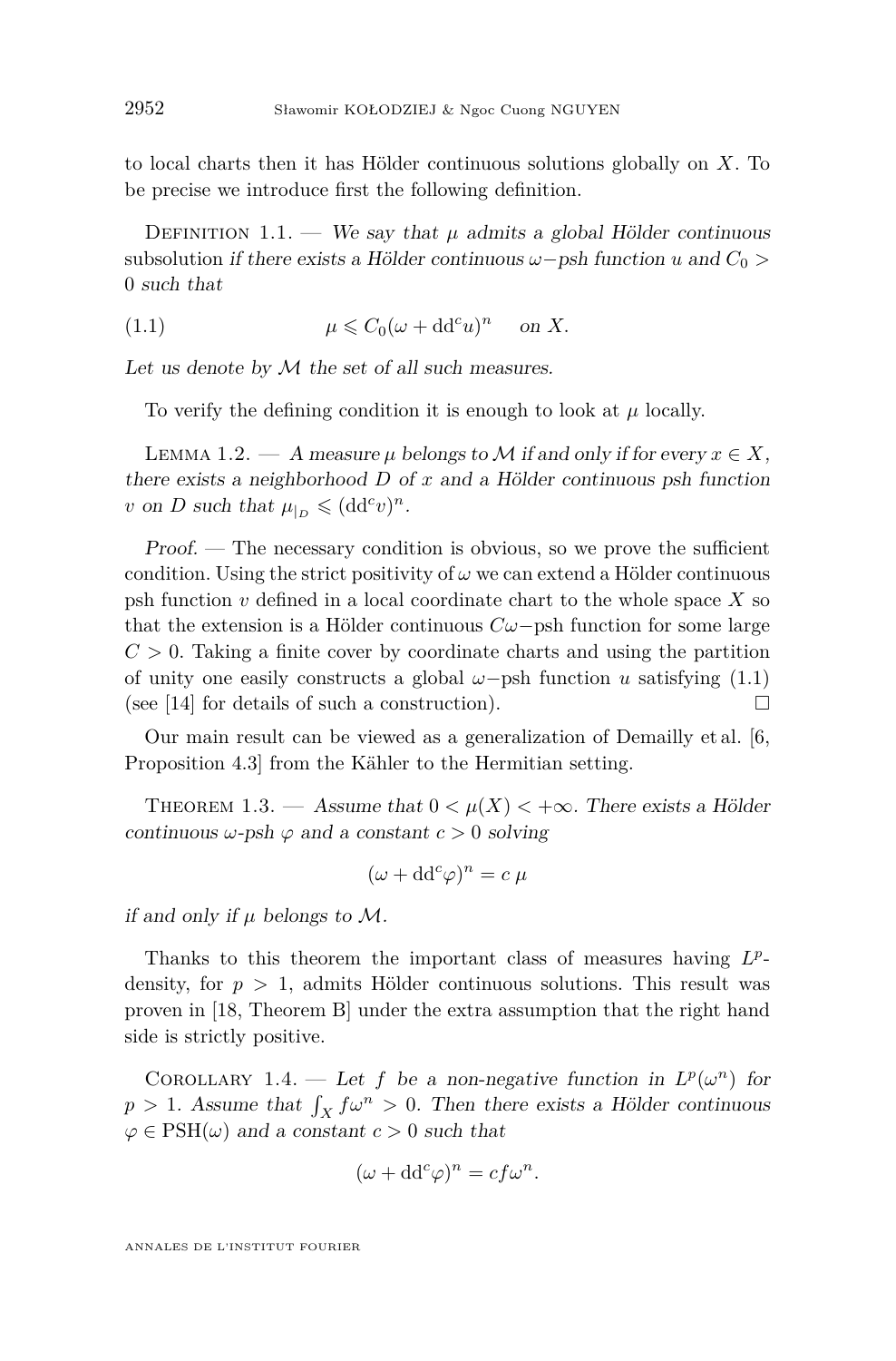*Proof.* — By [\[16,](#page-14-1) Theorem 0.1] there exists  $\varphi \in \text{PSH}(\omega) \cap C^0(X)$  and a constant  $c > 0$  satisfying

$$
(\omega + dd^c \varphi)^n = cf\omega^n.
$$

Consider a local coordinate chart *B* ⊂⊂ *X* parametrized by the unit ball in  $\mathbb{C}^n$ . Let  $\chi$  be a smooth cut-off function such that

$$
0 \le \chi \le 1, \quad \chi = 1 \text{ on } B(0, 1/2), \quad \text{supp } \chi \subset\subset B.
$$

Find  $w \in \text{PSH}(B)$  the solution of the Dirichlet problem for the Monge– Ampère equation:

$$
(\mathrm{d} \mathrm{d}^c w)^n = c \chi f \omega^n, \quad w_{|_{\partial B}} = 0.
$$

By the main result of [\[12\]](#page-13-2) (see also [\[4\]](#page-13-3)) we get that  $w \in C^{0,\alpha}(\overline{B})$  for some *α* positive depending only on *n, p.* Therefore, on  $B(0, 1/2)$  the right hand side  $cf\omega^n$  is dominated by  $(dd^c w)^n$ . We conclude from Lemma [1.2](#page-2-1) and Theorem [1.3](#page-2-2) that  $\varphi$  is Hölder continuous.  $\Box$ 

Remark 1.5. — Using the recent result from [\[20\]](#page-14-3) instead of [\[12\]](#page-13-2) we also can show that if  $\mu \in \mathcal{M}$  and  $0 \leqslant f \in L^p(\mathrm{d}\mu)$  for  $p > 1$ , then  $f \mathrm{d}\mu \in \mathcal{M}$ . In other words,  $M$  satisfies the  $L^p$ -property (see [\[6\]](#page-13-1)) and the above corollary is a special case.

Another consequence of the main result is the convexity of the range of Monge–Ampère operator acting on Hölder continuous functions.

COROLLARY  $1.6.$  – The set

$$
\mathcal{A} := \left\{ c \cdot (\omega + dd^c \varphi)^n : \varphi \in \text{PSH}(\omega), \ \varphi \text{ is Hölder continuous, } c > 0. \right\}
$$

is convex.

*Proof.* — For brevity we use the notation  $\omega_{\varphi}^n := (\omega + dd^c \varphi)^n$ . Let  $c_1 \omega_{\varphi_1}^n$ ,  $c_2\omega_{\varphi_2}^n \in \mathcal{A}$ . It is easy to see that

$$
\mu:=\frac{1}{2}\big(c_1\omega_{\varphi_1}^n+c_2\omega_{\varphi_2}^n\big)\leqslant 2^{n-1}\big(c_1+c_2\big)\left(\omega+\mathrm{d}\mathrm{d}^c\frac{\varphi_1+\varphi_2}{2}\right)^n.
$$

Apply Theorem [1.3](#page-2-2) to get that  $\omega_{\phi}^{n} = c\mu$  for some Hölder continuous  $\omega$ -psh  $\phi$  and some constant  $c > 0$ . Therefore,  $\mu \in \mathcal{A}$ .

**Acknowledgement.** The first author was partially supported by NCN grant  $2013/ 08/A/ST1/00312$ . The second author was supported by the NRF Grant 2011-0030044 (SRC-GAIA) of The Republic of Korea. He also would like to thank Kang-Tae Kim for encouragement and support.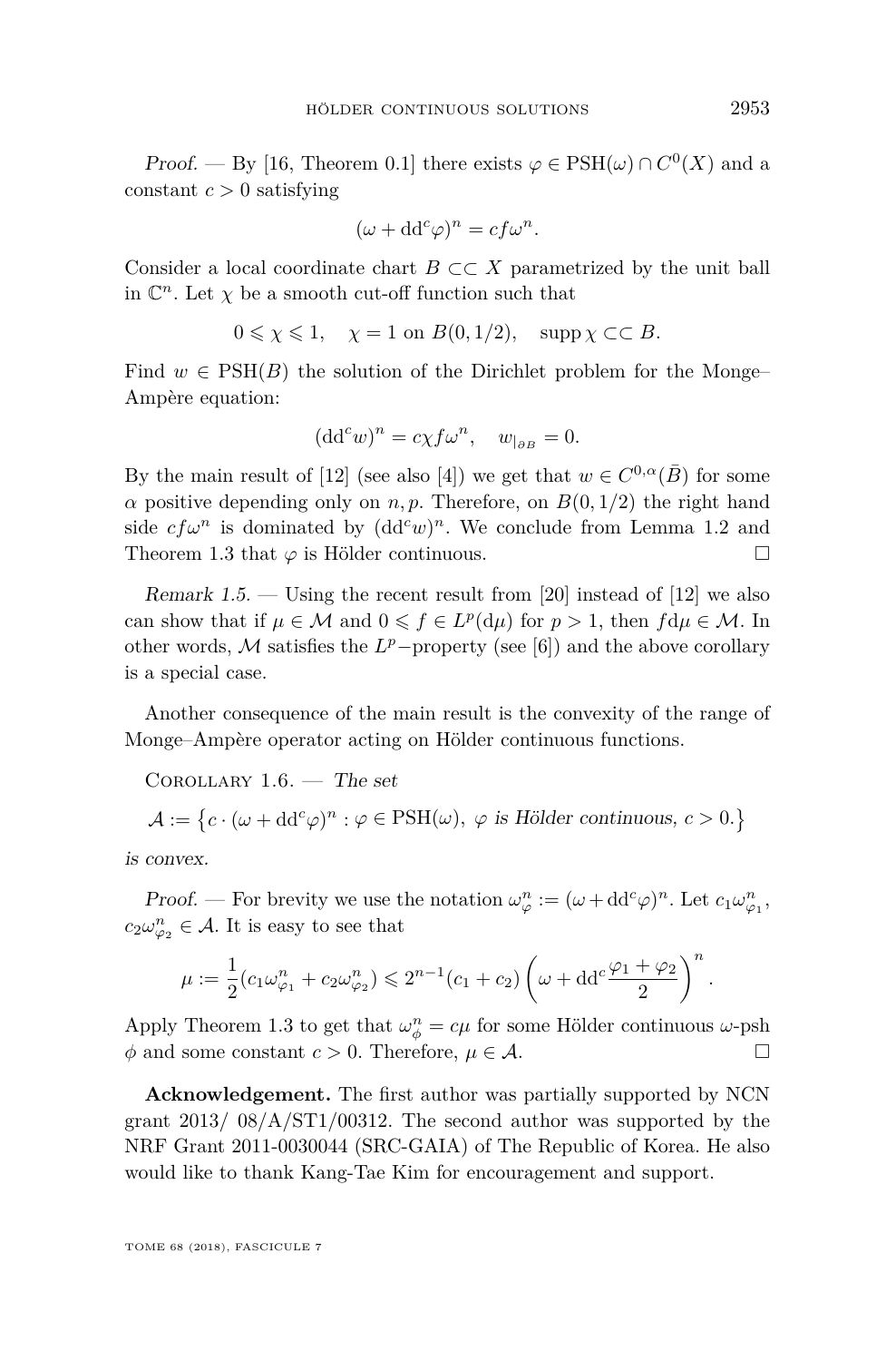#### **2. Preliminaries**

Let us recall the definition of the Bedford–Taylor capacity. For a Borel set  $E$  ⊂  $X$  put

(2.1) 
$$
\operatorname{cap}_{\omega}(E) := \sup \left\{ \int_{E} \omega_v^n : v \in \text{PSH}(\omega), 0 \leq v \leq 1 \right\}.
$$

By [\[14,](#page-13-0) p. 52], this capacity is comparable with the local Bedford–Taylor capacity  $\text{cap}_{\omega}(E)$ . Combining this fact with the work of Dinh–Nguyen– Sibony [\[10\]](#page-13-4) we get the following result.

<span id="page-4-3"></span><span id="page-4-2"></span>LEMMA 2.1. — Let  $\mu \in \mathcal{M}$ . Then, for every compact set  $K \subset X$ ,

(2.2) 
$$
\mu(K) \leq C \exp\left(\frac{-\alpha_1}{[\text{cap}_{\omega}(K)]^{\frac{1}{n}}}\right),
$$

where  $C, \alpha_1 > 0$  depend only on X and the Hölder exponent of the global Hölder subsolution.

<span id="page-4-4"></span>COROLLARY 2.2. — Assume that  $\mu \in \mathcal{M}$  and fix  $\tau > 0$ . Then, there exists  $C_{\tau} > 0$  such that for every compact set  $K \subset X$ 

<span id="page-4-0"></span>(2.3) 
$$
\mu(K) \leqslant C_{\tau} \left[ \operatorname{cap}_{\omega}(K) \right]^{1+\tau}.
$$

The set of measures satisfying this inequality is denoted by  $\mathcal{H}(\tau)$ .

The proof of the next statement can be found in [\[8,](#page-13-5) Theorem 2.1].

<span id="page-4-1"></span>LEMMA 2.3. — Let  $u \in \text{PSH}(\omega) \cap C^{0,\alpha}(X)$  with  $0 < \alpha < 1$ . Then there exists a sequence of smooth  $\omega$ -psh function  $\{u_i\}_{i\geq 1}$  such that

 $u_j \rightarrow u$ in  $C^{0,\alpha'}(X)$  as  $j \to +\infty$ , for any  $0 < \alpha' < \alpha$ .

We need also an estimate which for Kähler manifolds was given in [\[11\]](#page-13-6).

<span id="page-4-5"></span>PROPOSITION 2.4. — Suppose  $\psi \in \text{PSH}(\omega) \cap C^0(X)$  and  $\psi \leq 0$ . Let *μ* satisfy the inequality [\(2.3\)](#page-4-0) for some  $τ > 0$ , i.e.  $μ ∈ Η(τ)$ . Assume that  $\varphi \in \mathrm{PSH}(\omega) \cap C^0(X)$  solves

$$
(\omega + dd^c \varphi)^n = \mu.
$$

Then for  $\gamma = \frac{1}{1 + (n+2)(n+\frac{1}{\tau})}$  and some positive  $C > 0$  depending only on  $\tau, \omega$  and  $\|\psi\|_{\infty}$  we have

$$
\sup_X(\psi - \varphi) \leqslant C \, \|(\psi - \varphi)_+\|_{L^1(\mathrm{d}\mu)}^{\gamma} \, .
$$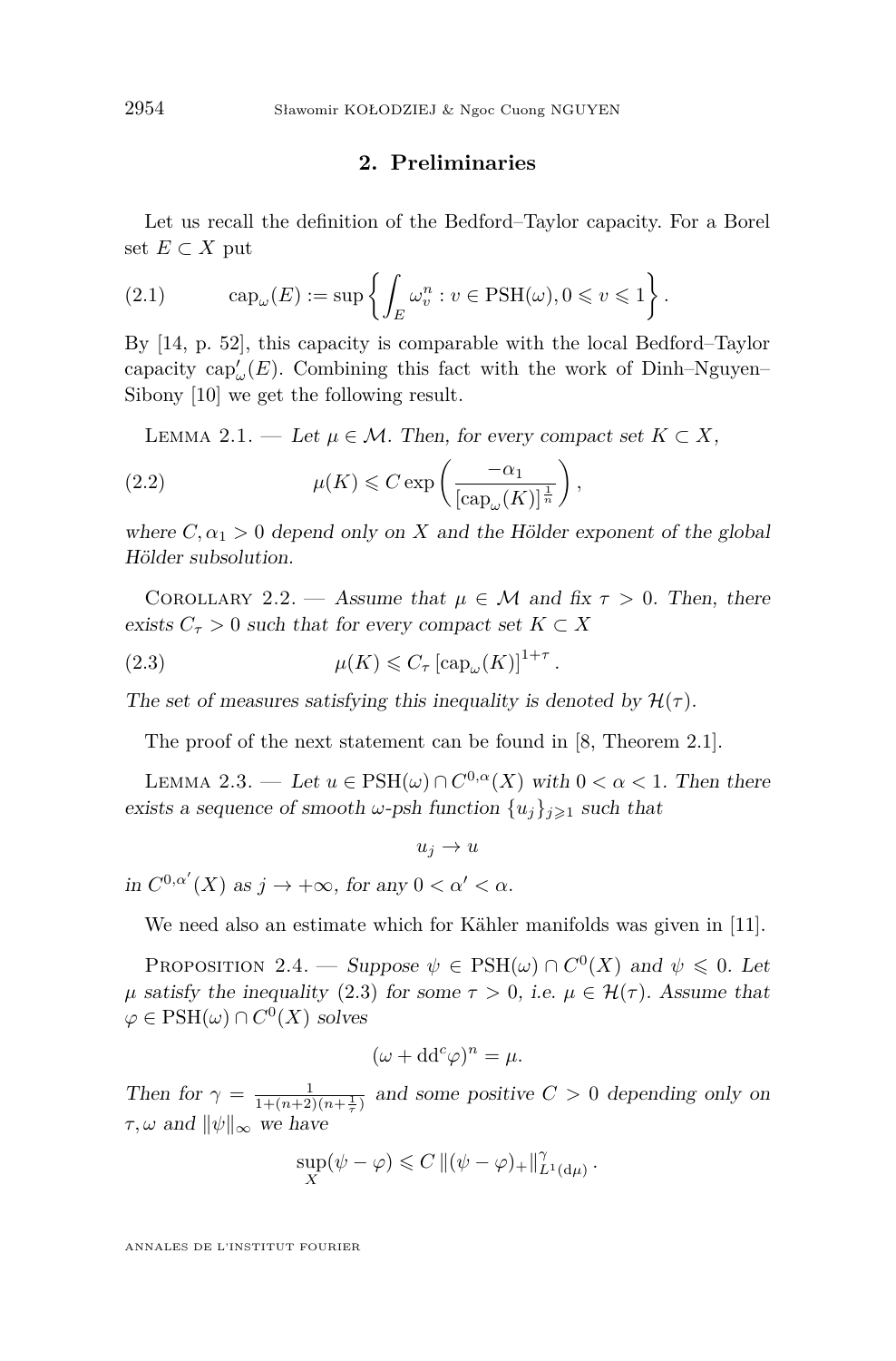Proof. — Without loss of generality we may assume that  $-1 \leq \psi \leq 0$ . Put

$$
U(\varepsilon, s) = \{ \varphi < (1 - \varepsilon)\psi + \inf_{X} [\varphi - (1 - \varepsilon)\psi] + s \},
$$

where  $0 < \varepsilon < 1$  and  $s > 0$ .

<span id="page-5-0"></span>LEMMA  $2.5.$  - For

$$
0 < s \leqslant \frac{1}{3} \min \left\{ \varepsilon^n, \frac{\varepsilon^3}{16B} \right\}, \quad 0 < t \leqslant \frac{4}{3} (1 - \varepsilon) \min \left\{ \varepsilon^n, \frac{\varepsilon^3}{16B} \right\}
$$

we have

<span id="page-5-2"></span>
$$
t^n \text{ cap}_{\omega}(U(\varepsilon, s)) \leq C \left[ \text{cap}_{\omega}(U(\varepsilon, s+t)) \right]^{1+\tau},
$$

where *C* is a dimensional constant.

Proof of Lemma  $2.5.$  — By [\[16,](#page-14-1) Lemma 5.4]

(2.4) 
$$
t^{n} \operatorname{cap}_{\omega}(U(\varepsilon, s)) \leqslant C \int_{U(\varepsilon, s+t)} \omega_{\varphi}^{n},
$$

The lemma now follows from  $(2.3)$ .

<span id="page-5-1"></span>LEMMA 2.6. — Fix  $0 < \varepsilon < 3/4$  and  $\varepsilon_B := \frac{1}{3} \min\{\varepsilon^n, \frac{\varepsilon^3}{16} \}$  $\frac{\varepsilon^6}{16B}$ . Then, there exists a contant  $C_{\tau} = C(\tau, \omega)$  such that for  $0 \lt s \lt \varepsilon_B$ ,

 $s \leq C_{\tau} \left[ \text{cap}_{\omega} (U(\varepsilon, s)) \right]^{\frac{\tau}{n}}$ .

Proof of Lemma  $2.6.$  — Let us use the notation

$$
a(s) := \left[\mathrm{cap}_{\omega}(U(\varepsilon, s))\right]^{\frac{1}{n}}.
$$

It follows easily from [\(2.4\)](#page-5-2) that

$$
ta(s) \leqslant C \left[ a(s+t) \right]^{1+\tau}.
$$

This is the inequality [\[17,](#page-14-4) (3.6)]. The arguments that follow in that paper complete the proof of the present lemma.

To finish the proof of the proposition we proceed as in [\[17,](#page-14-4) Theorem 3.11]. One needs to estimate

<span id="page-5-3"></span>
$$
-S:=\sup_X(\psi-\varphi)>0
$$

in terms of  $\|(\psi - \varphi)_+\|_{L^1(d,\mu)}$  as in the Kähler case [\[13\]](#page-13-7). Suppose that

(2.5) 
$$
\|(\psi - \varphi)_{+}\|_{L^{1}(\mathrm{d}\mu)} \leqslant \varepsilon^{a}
$$

for  $0 < \varepsilon <$  3/4 and  $a = \frac{1}{\gamma}$ . Let

$$
\hbar(s) := (s/C_{\tau})^{\frac{1}{\tau}}
$$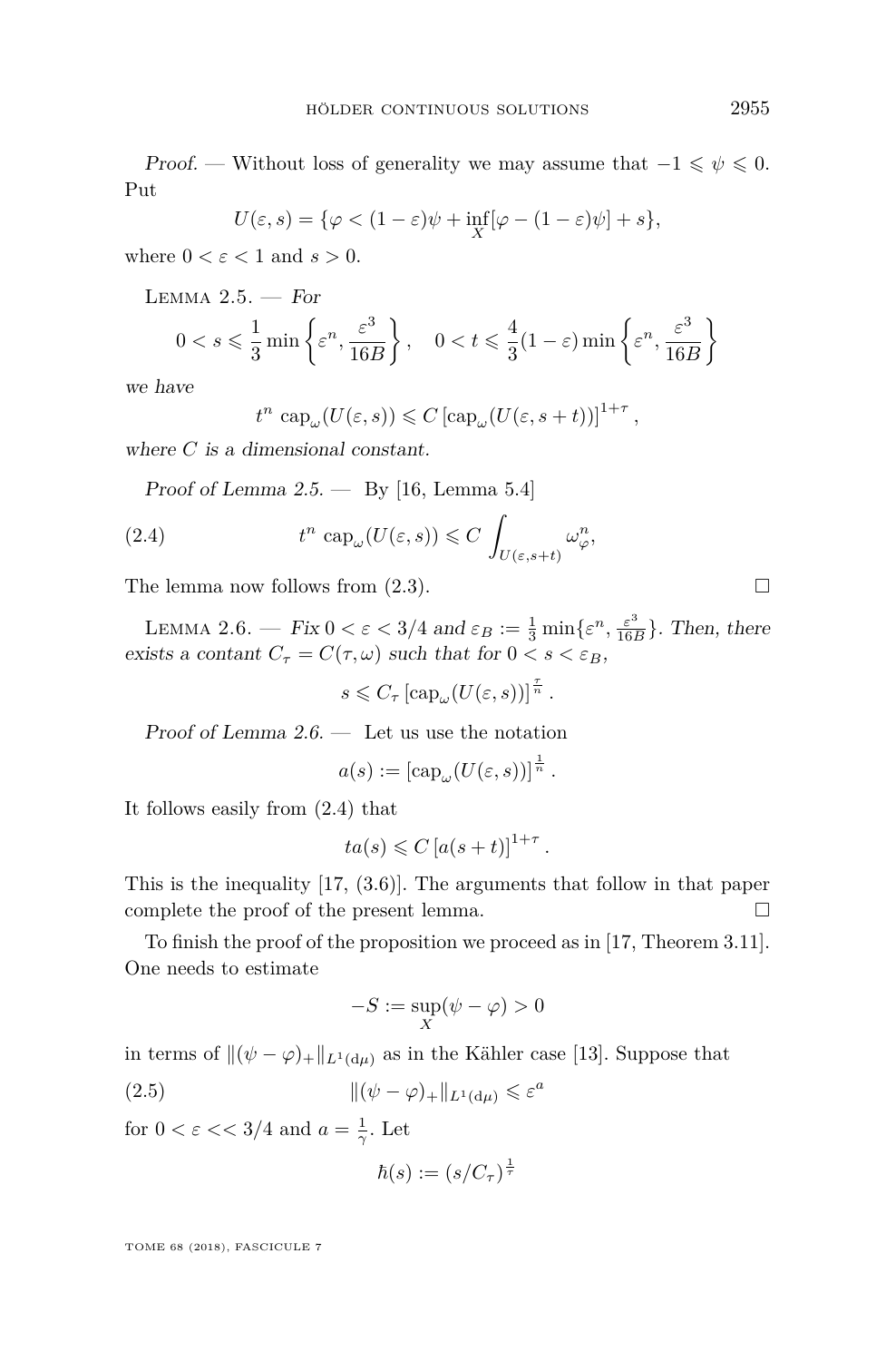be the inverse function of  $C_{\tau} s^{\tau}$ . Consider sublevel sets  $U(\varepsilon, t) = \{ \varphi$  $(1 - \varepsilon)\psi + S_{\varepsilon} + t$ , where  $S_{\varepsilon} = \inf_{X}[\varphi - (1 - \varepsilon)\psi]$ . It is clear that

$$
(2.6) \t\t S - \varepsilon \leqslant S_{\varepsilon} \leqslant S.
$$

Therefore,  $U(\varepsilon, 2t) \subset {\varphi \lt \psi + S + \varepsilon + 2t}$ . Then,  $(\psi - \varphi)_+ \ge |S| - \varepsilon - 2t > 0$ for  $0 < t < \varepsilon_B$  and  $0 < \varepsilon < |S|/2$  on the latter set (if  $|S| \leq 2\varepsilon$  then we are done).

By  $(2.4)$  we have

$$
\begin{aligned} \operatorname{cap}_{\omega}(U(\varepsilon,t)) &\leq \frac{C}{t^n} \int_{U(\varepsilon,2t)} \mathrm{d}\mu \leq \frac{C}{t^n} \int_X \frac{(\psi-\varphi)_+}{(|S|-\varepsilon-2t)} \mathrm{d}\mu \\ &\leqslant \frac{C\|(\psi-\varphi)_+\|_{L^1(\mathrm{d}\mu)}}{t^n(|S|-\varepsilon-2t)} .\end{aligned}
$$

Moreover, by Lemma [2.6](#page-5-1)

$$
\hbar(t) \leqslant \left[ \mathrm{cap}_{\omega} (U(\varepsilon, t)) \right]^{\frac{1}{n}}.
$$

Combining these inequalites, we obtain

$$
(|S| - \varepsilon - 2t) \leqslant \frac{C \| (\psi - \varphi)_+\|_{L^1(\mathrm{d}\mu)}}{t^n [\hbar(t)]^n}.
$$

Therefore, using [\(2.5\)](#page-5-3),

$$
|S| \leq \varepsilon + 2t + \frac{C\| (\psi - \varphi)_+\|_{L^1(\mathrm{d}\mu)}}{t^n [\hbar(t)]^n}
$$
  

$$
\leq 3\varepsilon + \frac{C\varepsilon^a}{t^n [\hbar(t)]^n}.
$$

Recall that  $\varepsilon_B = \frac{1}{3} \min\{\varepsilon^n, \frac{\varepsilon^3}{16} \}$  $\frac{\varepsilon^3}{16B}$ . So, taking  $t = \varepsilon_B/2 \geqslant \varepsilon^{n+2}$  we have

$$
\hbar(t) = \left(\frac{t}{C_{\tau}}\right)^{1/\tau} \geqslant C \varepsilon^{(n+2)/\tau}.
$$

With our choice of *a*

$$
\frac{\varepsilon^a}{\varepsilon^{n(n+2)+\frac{(n+2)}{\tau}}}=\varepsilon.
$$

Hence  $|S| \leq C\varepsilon$  with  $C = C(\tau, \omega)$ . Thus,

$$
\sup_X(\psi - \varphi) \leqslant C \|(\psi - \varphi)_+\|_{L^1(\mathrm{d}\mu)}^{\frac{1}{a}}.
$$

This is the desired stability estimate.  $\Box$ 

Following [\[5\]](#page-13-8) we consider  $\rho_{\delta}\varphi$ - the regularization of the  $\omega$ -psh function *ϕ* defined by

<span id="page-6-0"></span>(2.7) 
$$
\rho_{\delta} \varphi(z) = \frac{1}{\delta^{2n}} \int_{\zeta \in T_z X} \varphi(\exp h_z(\zeta)) \rho\left(\frac{|\zeta|_{\omega}^2}{\delta^2}\right) dV_{\omega}(\zeta), \ \delta > 0;
$$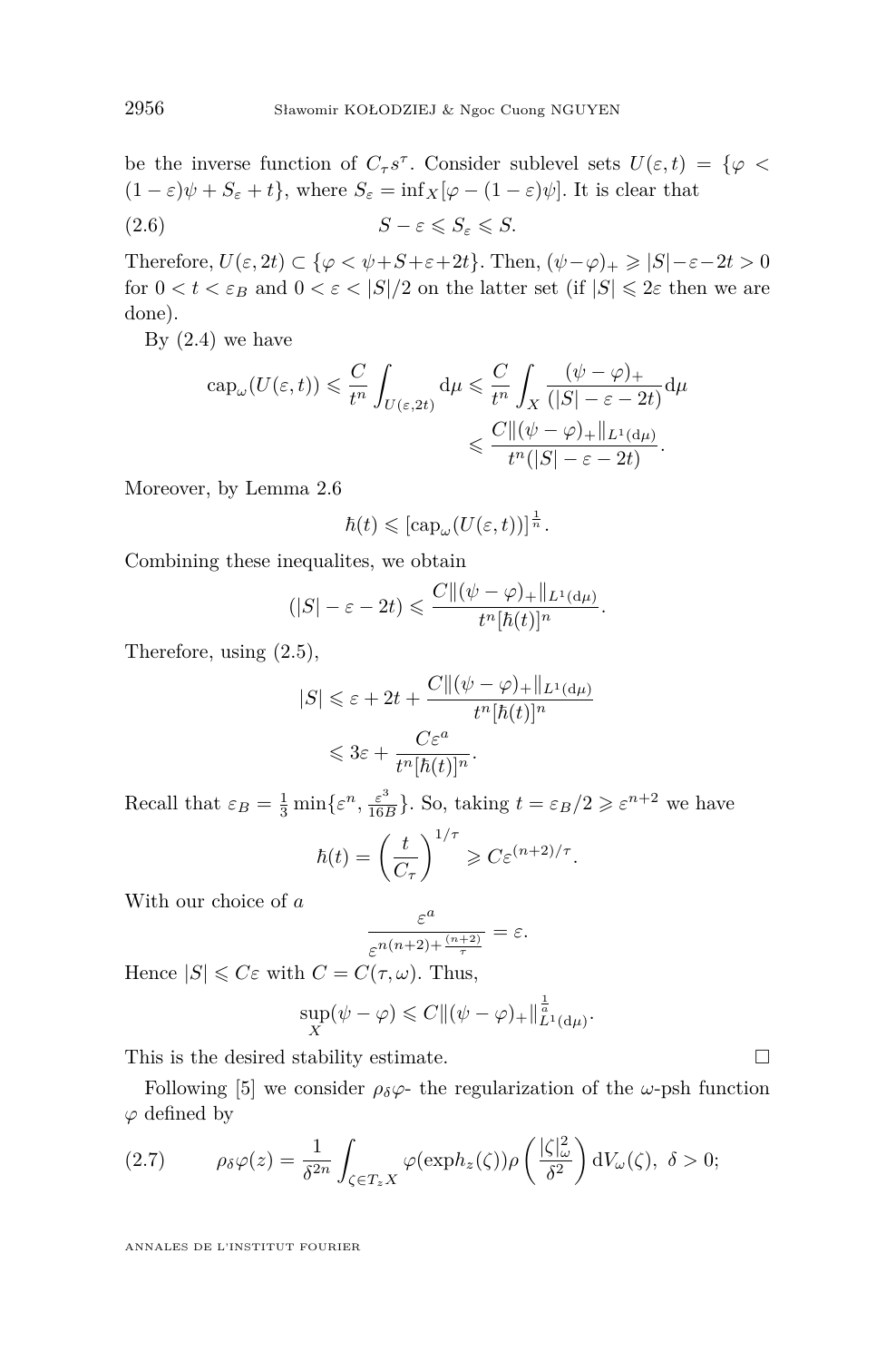where  $\zeta \to \exph_z(\zeta)$  is the (formal) holomorphic part of the Taylor expansion of the exponential map of the Chern connection on the tangent bundle of *X* associated to  $\omega$ , and the modifier  $\rho : \mathbb{R}_+ \to \mathbb{R}_+$  is given by

$$
\rho(t) = \begin{cases} \frac{\eta}{(1-t)^2} \exp(\frac{1}{t-1}) & \text{if } 0 \leq t \leq 1, \\ 0 & \text{if } t > 1 \end{cases}
$$

with the constant *η* chosen so that

(2.8) 
$$
\int_{\mathbb{C}^n} \rho(\|z\|^2) dV(z) = 1,
$$

where  $dV$  denotes the Lebesgue measure in  $\mathbb{C}^n$ ).

The proof of the following variation of [\[5,](#page-13-8) Proposition 3.8] and [\[2,](#page-13-9) Lemma  $1.12$  was given in [\[18\]](#page-14-2).

<span id="page-7-1"></span>LEMMA 2.7. — Fix  $\varphi \in \text{PSH}(\omega) \cap L^{\infty}(X)$ . Define the Kiselman– Legendre transform with level  $b > 0$  by

(2.9) 
$$
\Phi_{\delta,b}(z) = \inf_{t \in [0,\delta]} \left( \rho_t \varphi(z) + Kt^2 + Kt - b \log \frac{t}{\delta} \right),
$$

Then for some positive constant *K* depending on the curvature, the function  $\rho_t \varphi + Kt^2$  is increasing in *t* and the following estimate holds:

(2.10) 
$$
\omega + dd^c \Phi_{\delta,b} \geqslant -(Ab + 2K\delta) \omega,
$$

where *A* is a lower bound of the negative part of the Chern curvature of  $\omega$ .

The next lemma is essentially proven in [\[6,](#page-13-1) Theorem 4.3] or [\[9,](#page-13-10) Lemma 3.3, Proposition 4.4]. The adaption of those proofs to the case of compact Hermitian manifolds is straightforward.

<span id="page-7-0"></span>LEMMA 2.8. — Let  $\mu \in \mathcal{M}$  and  $\varphi \in \text{PSH}(\omega) \cap L^{\infty}(X)$ . Then, there exists  $0 < \alpha_1 < 1$  such that

(2.11) 
$$
\|\rho_{\delta}\varphi - \varphi\|_{L^1(\mathrm{d}\mu)} \leqslant C\delta^{\alpha_1}.
$$

#### **3. Proof of Theorem [1.3](#page-2-2)**

The necessary condition follows easily. It remains to prove the other one. As  $\mu \in \mathcal{M}$  there exists  $u \in \text{PSH}(\omega) \cap C^{0,\alpha_0}(X)$  with  $0 < \alpha_0 \leq 1$ , and  $C_0 > 0$  such that

(3.1) 
$$
\mu \leq C_0 (\omega + dd^c u)^n.
$$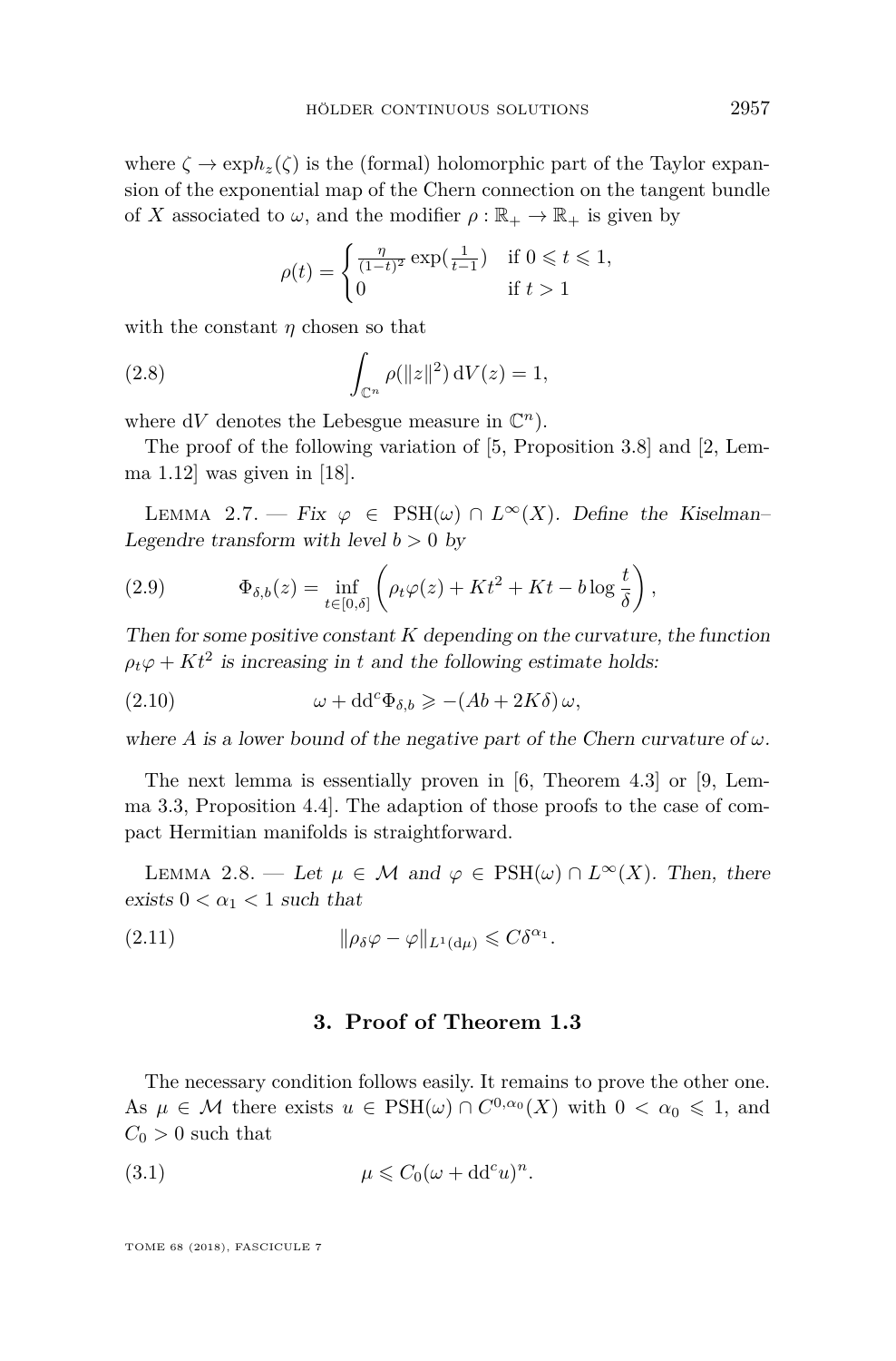Using Radon-Nikodym's theorem, we write  $\mu = C_0 h \omega_u^n$  for a Borel measurable function  $0 \le h \le 1$ . Let  $u_j$  be the smooth approximation of *u* as in Lemma [2.3](#page-4-1) and denote

$$
\mu_j := C_0 h \omega_{u_j}^n.
$$

Then  $\mu_j$  converges weakly to  $\mu$  as  $j \to +\infty$ . Using [\[16,](#page-14-1) Theorem 0.1] we find  $\varphi_j \in \text{PSH}(\omega) \cap C^0(X)$  with normalisation  $\sup_X \varphi_j = 0$ , and  $c_j > 0$ satisfying

$$
(3.2) \t\t \t\t \t\t \omega_{\varphi_j}^n = c_j \mu_j.
$$

The first thing we need to show is the following.

<span id="page-8-0"></span>CLAIM 3.1. — There is a uniform constant  $C_1 > 0$  such that  $1/C_1 <$  $c_i < C_1$ .

Proof. — Since  $\mu(X) > 0$ , it follows that  $\int_X h \omega_u^n > 0$ . Therefore,  $\int_X h^{\frac{1}{n}} \omega_u^n > 0$ . By the Bedford–Taylor convergence theorem [\[1\]](#page-13-11) we know that  $\omega_{u_j}^n$  converges weakly to  $\omega_u^n$ . Since  $C^0(X)$  is dense in  $L^1(X, \omega_u^n)$ , we have

$$
\int_X h^{\frac{1}{n}} \omega_{u_j}^n > C
$$

for some uniform  $C > 0$ . Applying the mixed forms type inequality (see [\[14\]](#page-13-0), [\[19\]](#page-14-5)) one obtains

$$
\omega_{\varphi_j} \wedge \omega_{u_j}^{n-1} \geqslant \left[\frac{\omega_{\varphi_j}^n}{\omega_{u_j}^n}\right]^{\frac{1}{n}} \omega_{u_j}^n = (c_j C_0 h)^{\frac{1}{n}} \omega_{u_j}^n.
$$

On the other hand,

$$
\int_X \omega_{\varphi_j} \wedge \omega_{u_j}^{n-1} = \int_X \omega \wedge \omega_{u_j}^{n-1} + \int_X \mathrm{d}^c \varphi_j \wedge \omega_{u_j}^{n-1}
$$
\n
$$
= \int_X \omega \wedge \omega_{u_j}^{n-1} + \int_X \varphi_j \mathrm{d} \mathrm{d}^c (\omega_{u_j}^{n-1})
$$
\n
$$
\leq \int_X \omega \wedge \omega_{u_j}^{n-1} + B \int_X |\varphi_j| (\omega^2 \wedge \omega_{u_j}^{n-2} + \omega^3 \wedge \omega_{u_j}^{n-3}),
$$

where *B* is a constant depending only on  $\omega$  (see e.g. [\[7\]](#page-13-12) for details). Since  $||u_i||_{\infty}$  < C and sup<sub>X</sub>  $\varphi_i$  = 0, it follows from the Chern–Levine–Nirenberg type inequality ([\[19,](#page-14-5) Proposition 1.1]) that the right hand side is uniformly bounded. Thus,

$$
\int_X \omega_{\varphi_j} \wedge \omega_{u_j}^{n-1} \leqslant C.
$$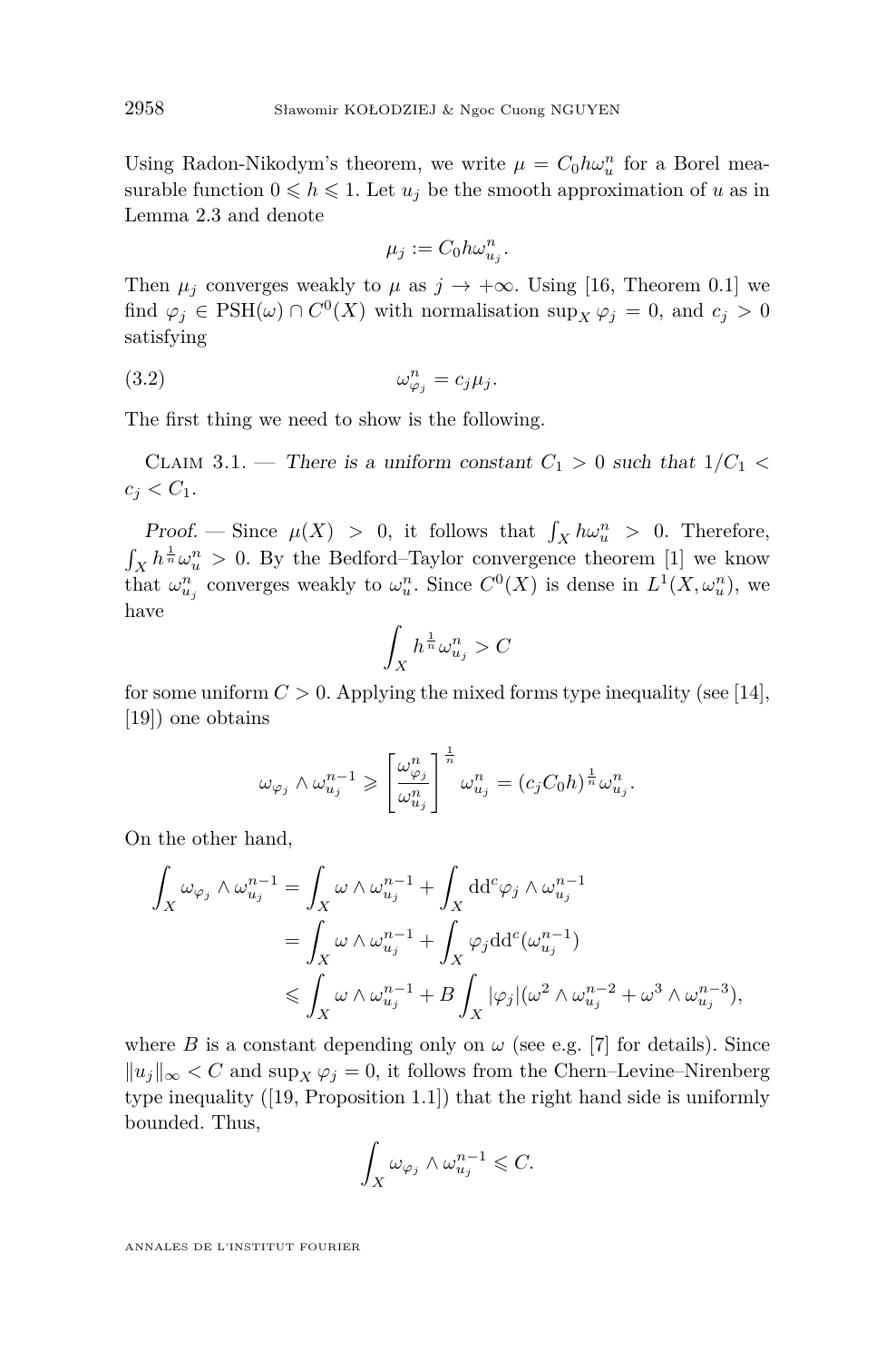Combining the above inequalities we get

$$
c_j < C_1 := \frac{\int_X \omega_{\varphi_j} \wedge \omega_{u_j}^{n-1}}{\int_X (C_0 h)^{\frac{1}{n}} \omega_{u_j}^n} < +\infty.
$$

Hence, by [\[16,](#page-14-1) Lemma 5.9] we also have

$$
c_j > 1/C_1,
$$

increasing  $C_1$  if necessary. Thus, Claim [3.1](#page-8-0) is proven.

Thanks to Lemma [2.1,](#page-4-2) Lemma [2.3](#page-4-1) and Claim [3.1](#page-8-0) measures  $\mu_i$  satisfy the volume-capacity inequality [\(2.2\)](#page-4-3) with a uniform constant. Thus by [\[16,](#page-14-1) Corollary 5.6] we have  $\|\varphi_j\|_{\infty} < C_2$ . Passing to a subsequence one may assume that  $\{\varphi_j\}$  is a Cauchy sequence in  $L^1(\omega^n)$ , and  $\{c_j\}$  converges. Set

(3.3) 
$$
\varphi := (\limsup_j \varphi_j)^*, \quad c = \lim_j c_j.
$$

Again passing to a subsequence if necessary we can also assume that

(3.4) 
$$
\varphi_j \to \varphi \quad \text{in } L^1(\omega^n) \quad \text{as } j \to \infty.
$$

<span id="page-9-2"></span>LEMMA  $3.2.$  — We have

<span id="page-9-3"></span><span id="page-9-0"></span>
$$
\int_X |\varphi_k - \varphi| \omega_{u_j}^n \to 0 \quad \text{as } \min\{j,k\} \to \infty.
$$

*Proof.* — Using the uniform boundedness of  $\|\varphi_i\|_{\infty}$ ,  $\|u_i\|_{\infty}$  and the argument in Cegrell [\[3,](#page-13-13) Lemma 5.2] (it's a version of Vitali's convergence theorem) we get that

(3.5) 
$$
\int_X |\varphi_k - \varphi| \omega_u^n \to 0 \quad \text{as } k \to \infty.
$$

Indeed, we first have  $\int_X (\varphi_k - \varphi) \omega_u^n \to 0$  as  $k \to \infty$ . Moreover, all functions are negative and so we get the result.

We shall prove the lemma by the contradiction argument. Assume that there exist subsequences, still denoted by  $\{\varphi_k\}_{k\geqslant1}^{\infty}$ ,  $\{u_j\}_{j\geqslant1}^{\infty}$ , and  $\delta > 0$ such that

$$
\int_X |\varphi_k - \varphi| \omega_{u_j}^n > \delta.
$$

Let  $a > 0$  be small. By Hartogs' lemma there exists  $k_0$  such that

<span id="page-9-1"></span>
$$
\varphi_k \leqslant \varphi + a \quad \forall \ k \geqslant k_0.
$$

If we choose *a* small enough, then for  $k \geq k_0$  and  $j \geq 1$ ,

(3.6) 
$$
\int_X (\varphi - \varphi_k) \omega_{u_j}^n \geq \delta/2.
$$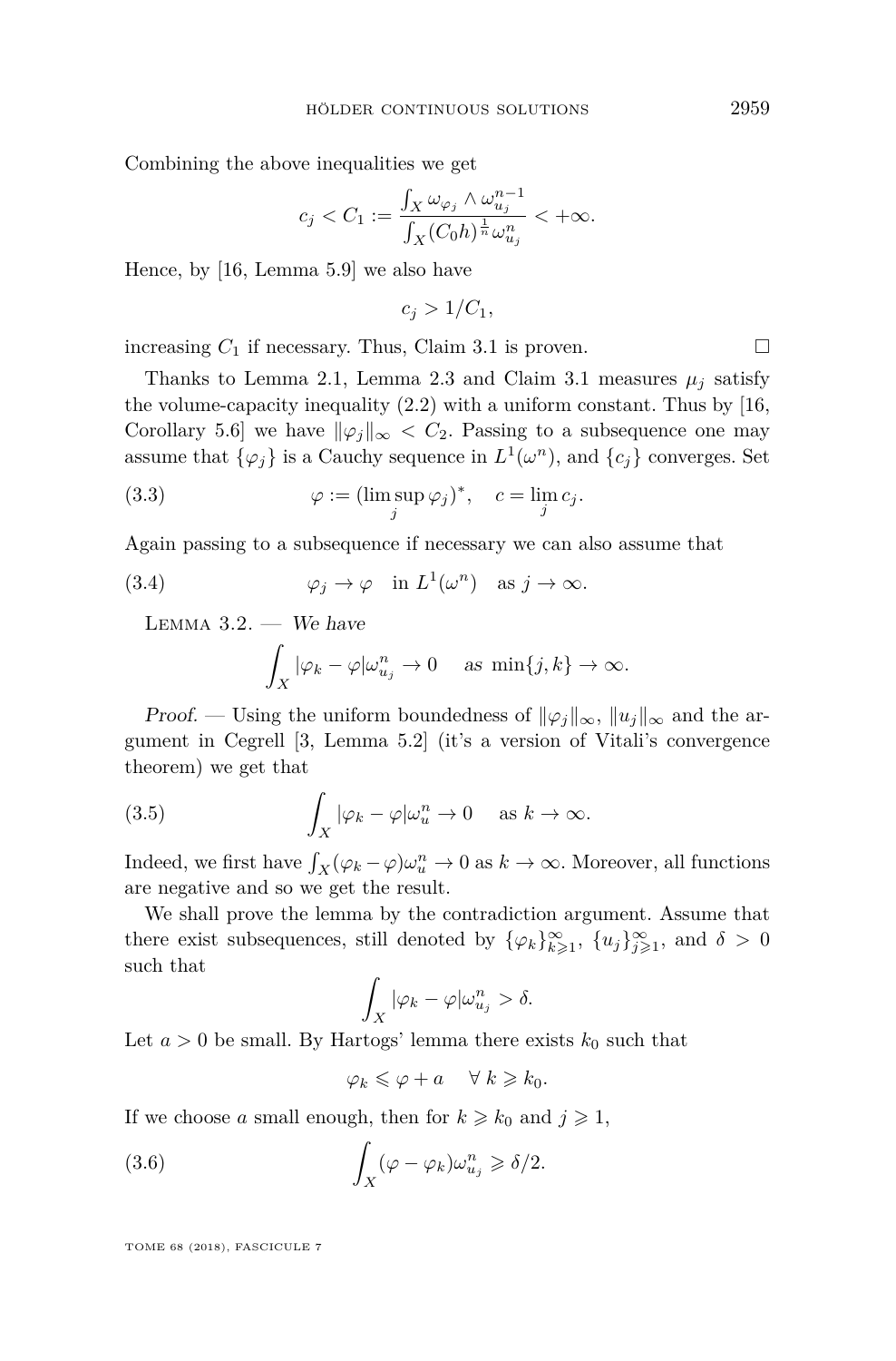Next, we are going to show that

(3.7) 
$$
E_{jk} := \int_X (\varphi - \varphi_k) \omega_{u_j}^n - \int_X (\varphi - \varphi_k) \omega_u^n \to 0
$$

as  $\min\{j,k\} \to +\infty$ . Indeed,

<span id="page-10-0"></span>
$$
E_{jk} = \int_X (\varphi - \varphi_k) dd^c(u_j - u) \wedge \sum_{p=0}^{n-1} \omega_{u_j}^p \wedge \omega_u^{n-1-p}.
$$

Let us denote by  $T_p(j)$  the current  $\omega_{u_j}^p \wedge \omega_u^{n-p-1}$ . Then

$$
dd^{c}[(\varphi - \varphi_{k})T_{p}(j)] = dd^{c}(\varphi - \varphi_{k}) \wedge T_{p}(j) + d(\varphi - \varphi_{k}) \wedge d^{c}T_{p}(j)
$$

$$
- d^{c}(\varphi - \varphi_{k}) \wedge dT_{p}(j) + (\varphi - \varphi_{k})dd^{c}T_{p}(j)
$$

$$
=: S_{1} + S_{2} + S_{3} + S_{4}.
$$

By integration by parts

(3.8) 
$$
E_{jk} = \int_X (u_j - u) \mathrm{d} \mathrm{d}^c \left[ (\varphi - \varphi_k) T_p(j) \right] = \int_X (u_j - u) (S_1 + S_2 + S_3 + S_4).
$$

Now we shall estimate each term in the right hand side. First, since  $S_1$  =  $(\omega_{\varphi} - \omega_{\varphi_k}) \wedge T_p(j),$ 

$$
(3.9) \qquad \left| \int_X (u - u_j) S_1 \right| \leq \|u - u_j\|_{\infty} \left( \int_X (\omega_\varphi + \omega_{\varphi_k}) \wedge T_p(j) \right) \to 0
$$

as  $j \to +\infty$ *.* 

Next, we estimate  $\int_X (u - u_j) S_2$ . As  $d^c T_p(j) = d^c \omega \wedge T'_p(j)$ , where  $T'_p(j)$ is a sum of terms of the form  $C_3 \omega_{u_j}^k \wedge \omega_u^q$  (the constant  $C_3$  depending only on  $n, p$ , we apply the Cauchy–Schwarz inequality [\[19,](#page-14-5) Proposition 1.4] to get that

$$
(3.10) \quad \left| \int_X (u - u_j) \mathrm{d}\varphi \wedge S_2 \right|
$$
  
\$\leq C \|u - u\_j\|\_{\infty} \left[ \int\_X \mathrm{d}\varphi \wedge \mathrm{d}^c \varphi \wedge \omega \wedge T'\_p(j) \right]^{\frac{1}{2}} \left[ \int\_X \omega^2 \wedge T'\_p(j) \right]^{\frac{1}{2}}\$.

Moreover,

(3.11) 
$$
2 \int_X d\varphi \wedge d^c \varphi \wedge T'_p(j) = \int_X dd^c \varphi^2 \wedge T'_p(j) - \int_X 2\varphi \omega_\varphi \wedge T'_p(j) + 2 \int_X \omega \wedge T'_p(j) \leq C \left( \int_X \omega^n + ||\varphi||^n_\infty ||u_j||^n_\infty ||u||^n_\infty \right),
$$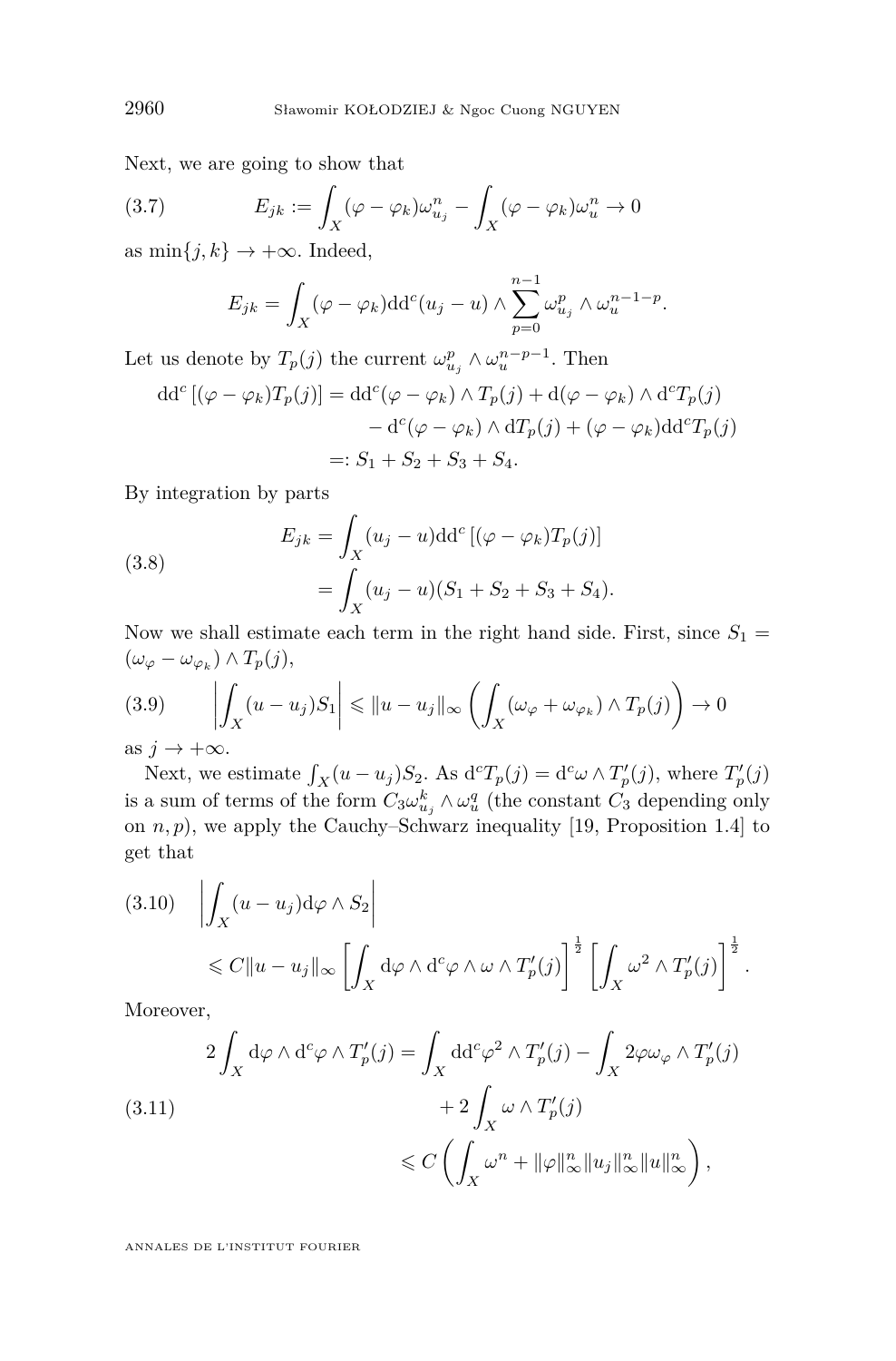where in the last inequality we used [\[19,](#page-14-5) Proposition 1.5]. Therefore, we conclude the right hand side of the previous inequality tends to 0 as  $j \rightarrow$ +∞. Similar estimates are also applied to the remaining terms with *S*3*, S*4. Thus we have shown that  $E_{jk} \to 0$  as  $\min\{j,k\} \to +\infty$ .

Combining  $(3.5)$ ,  $(3.6)$ , and  $(3.7)$  we get a contradiction. The lemma thus follows.  $\Box$ 

#### **3.1. Existence of a continuous solution**

Notice that

$$
\int_X |\varphi_j - \varphi_k| \omega_{u_j}^n \le \int_X |\varphi_j - \varphi| \omega_{u_j}^n + \int_X |\varphi_k - \varphi| \omega_{u_j}^n \to 0
$$

as  $\min\{j,k\} \to +\infty$ . Therefore, using Lemma [3.2](#page-9-2) and the argument in [\[16,](#page-14-1) Theorem 5.8] we get that  $\{\varphi_j\}_{j\geqslant 1}$  is a Cauchy sequence in  $C^0(X)$ . Thus,

<span id="page-11-0"></span>
$$
\varphi = \lim_{j} \varphi_j \quad \text{in } C^0(X).
$$

We conclude that  $\varphi \in \text{PSH}(\omega) \cap C^0(X)$  and it solves

(3.12) *ω*  $\mu_{\varphi}^n = c \mu,$ 

where  $c$  is defined in  $(3.3)$ .

#### **3.2. Hölder continuity of the solution**

We shall show that the solution  $\varphi$  obtained in [\(3.12\)](#page-11-0) is Hölder continuous. Fix  $\tau > 0$  and set

$$
\alpha = \min\left\{\frac{1}{1 + (n+2)(n+\frac{1}{\tau})}, \alpha_1\right\},\,
$$

where  $\alpha_1$  is given in Lemma [2.8.](#page-7-0) By Corollary [2.2](#page-4-4)  $\mu \in \mathcal{H}(\tau)$  and then Proposition [2.4](#page-4-5) holds with  $\gamma = \alpha$ .

Consider the regularization of  $\varphi$  as in [\(2.7\)](#page-6-0). As explained in [\[15\]](#page-14-6) and [\[6\]](#page-13-1) the result follows as soon as we show that

$$
\rho_t \varphi - \varphi \leqslant C t^{\alpha \alpha_1}
$$

for *t* small enough.

It follows from Lemma [2.7](#page-7-1) that

$$
\varphi \leq \Phi_{\delta,b} \leq \rho_{\delta}\varphi + K(\delta + \delta^2).
$$
  

$$
\leq \rho_{\delta}\varphi + 2K\delta.
$$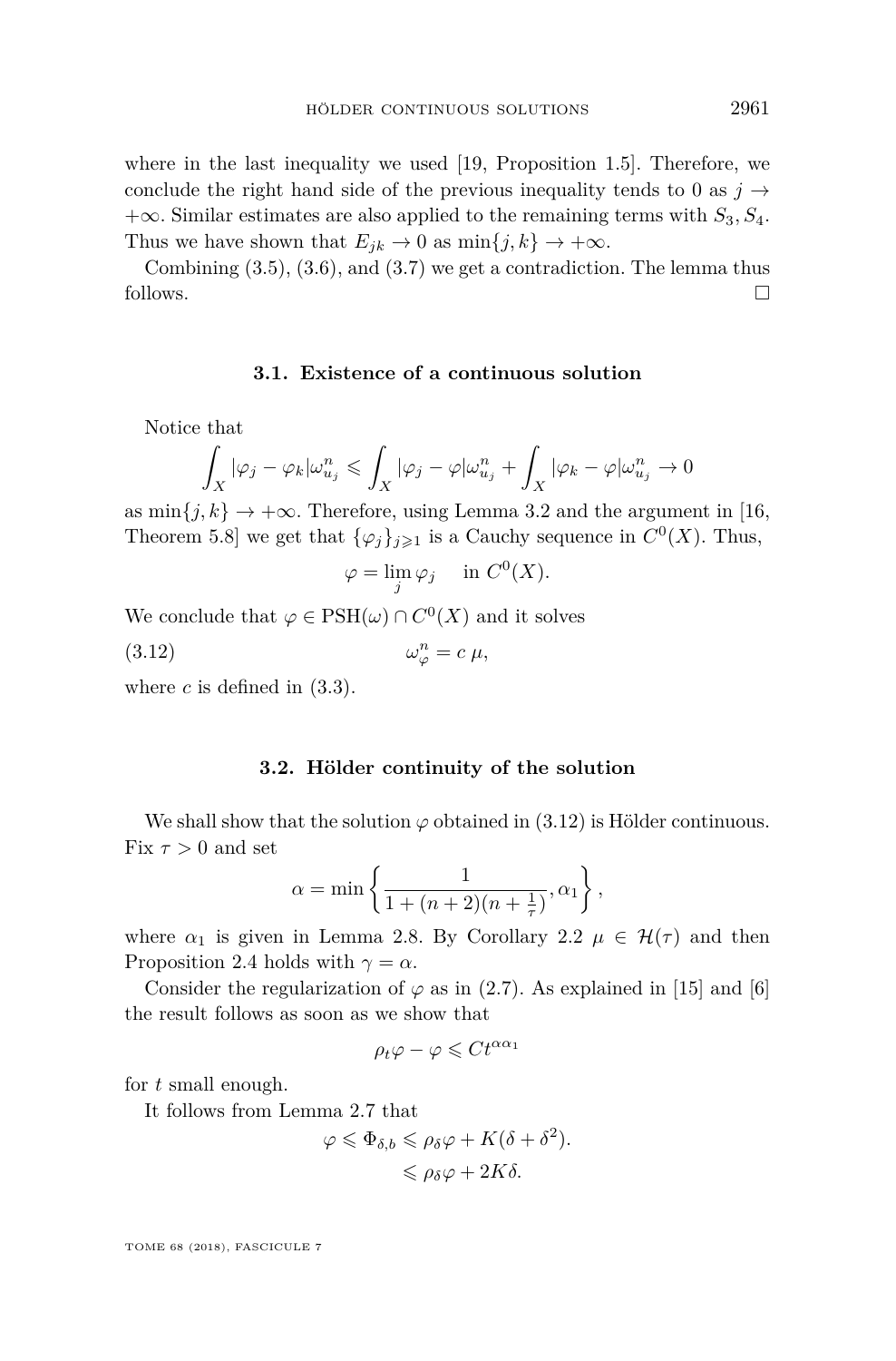Choose the level  $b = (\delta^{\alpha} - 2K\delta)/A = O(\delta^{\alpha})$  so that

(3.13) 
$$
Ab + 2K\delta = \delta^{\alpha}.
$$

After fixing the level *b*, we write

<span id="page-12-3"></span>(3.14)  $\Phi_{\delta} := (1 - \delta^{\alpha}) \Phi_{\delta, b}.$ 

Then, by Lemma [2.7](#page-7-1)

(3.15)  $\omega + dd^c \Phi_{\delta} \geq \delta^{2\alpha} \omega$ .

Since  $-C_4 \le \varphi \le 0$  and  $\rho_\delta \varphi \le 0$  one obtains

<span id="page-12-0"></span>(3.16) 
$$
\Phi_{\delta} \leq (1 - \delta^{\alpha})(\rho_{\delta} \varphi + K\delta + K\delta^{2}) \leq 2K\delta.
$$

It follows that

<span id="page-12-1"></span>
$$
\Phi_{\delta} \leqslant C_4 \delta^{\alpha}
$$

for  $\delta \leq \delta_0$  small. Therefore, by [\(3.16\)](#page-12-0) and [\(3.17\)](#page-12-1) we have

<span id="page-12-2"></span>(3.18) 
$$
\Phi_{\delta} - \varphi \leq C_4 \delta^{\alpha} + (1 - \delta^{\alpha})(\rho_{\delta} \varphi + K\delta + K\delta^2 - \varphi).
$$

Next, the stability estimate Proposition [2.4](#page-4-5) applied for  $\Phi_{\delta} - C_4 \delta^{\alpha}$  and  $\varphi$ , and  $\gamma = \alpha$  give us that

$$
\sup_{X} (\Phi_{\delta} - \varphi) \leq C_{5} \|\max \{\Phi_{\delta} - \varphi - C_{4}\delta^{\alpha}, 0\}\|_{L^{1}(\text{d}\mu)}^{\alpha} + C_{4}\delta^{\alpha}
$$
  

$$
\leq C_{5} \|\rho_{\delta}\varphi + K\delta + K\delta^{2} - \varphi\|_{L^{1}(\text{d}\mu)}^{\alpha} + C_{4}\delta^{\alpha},
$$

where we used  $(3.18)$  for the second inequality. Hence, using Lemma [2.8,](#page-7-0) we conclude that

(3.19) 
$$
\Phi_{\delta} - \varphi \leqslant C_6 \delta^{\alpha \alpha_1}.
$$

For a fixed point *z*, the minimum in the definition of  $\Phi_{\delta,b}(z)$  is realized for some  $t_0 = t_0(z)$ . Then, [\(3.14\)](#page-12-3) and [\(3.17\)](#page-12-1) imply

<span id="page-12-4"></span>
$$
(1 - \delta^{\alpha}) \left( \rho_{t_0} \varphi + K t_0 + K t_0^2 - b \log \frac{t_0}{\delta} - \varphi \right) \leq C_6 \delta^{\alpha}.
$$

Since  $\rho_t \varphi + Kt^2 + Kt - \varphi \geq 0$ , we have

$$
b(1 - \delta^{\alpha}) \log \frac{t_0}{\delta} \geqslant -C_6 \delta^{\alpha}.
$$

Combining this with  $b \geq \delta^{\alpha}/(2A)$ , one gets that

(3.20) 
$$
t_0(z) \geq \delta \kappa \quad \text{for } \kappa = \exp\left(-\frac{2AC_6}{(1-\delta_0^{\alpha})}\right),
$$

where  $\delta_0$  is fixed, and  $\kappa$  is a uniform constant.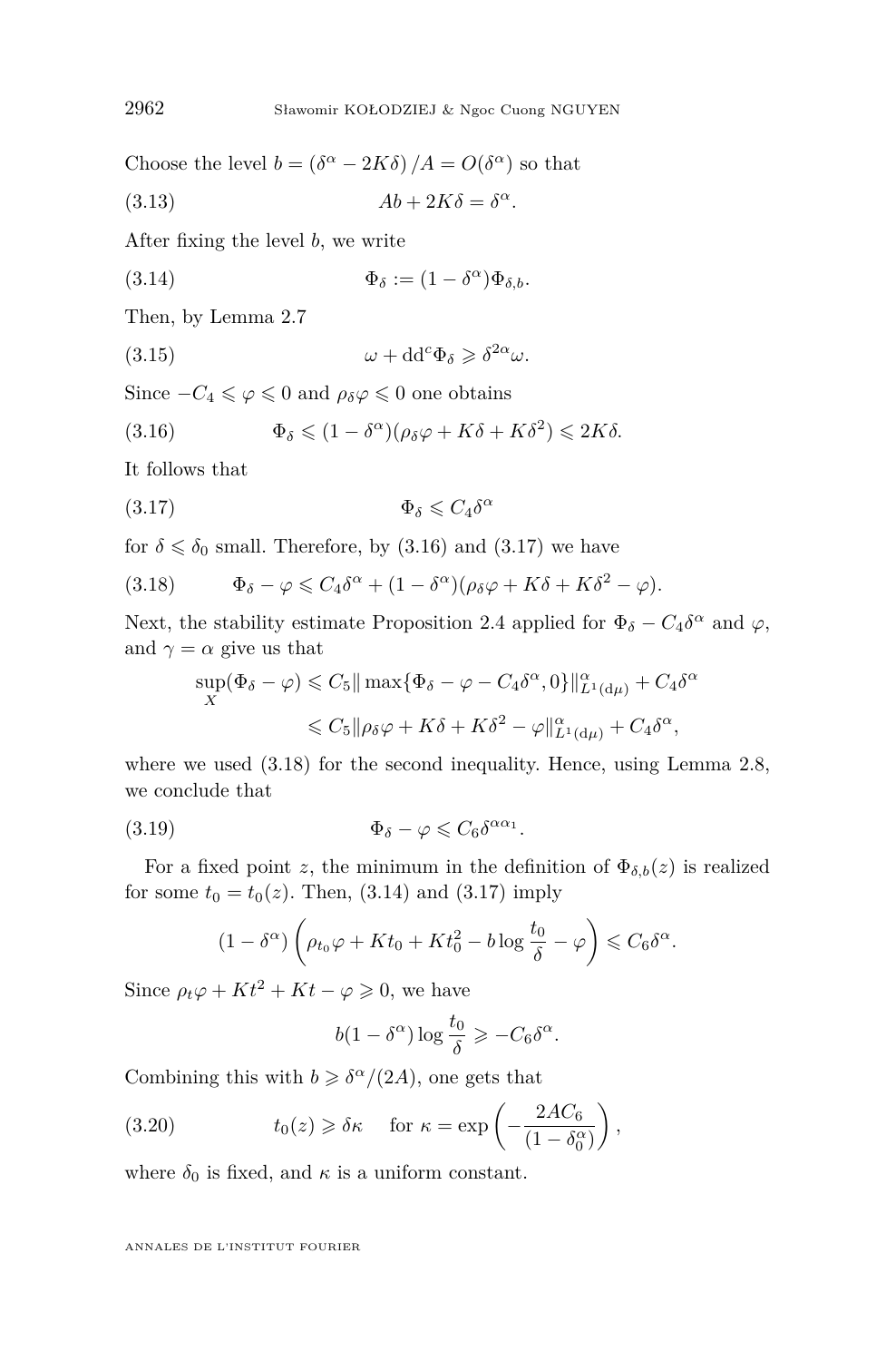Now, we are ready to conclude the proof. Since  $t_0 = t_0(z) \geq \delta \kappa$  and  $t \mapsto \rho_t \varphi + Kt^2$  is increasing,

$$
\rho_{\kappa\delta}\varphi(z) + K(\delta\kappa)^2 + K\delta\kappa - \varphi(z) \le \rho_{t_0}\varphi(z) + Kt_0^2 + Kt_0 - \varphi(z)
$$
  
= 
$$
\Phi_{\delta,b}(z) - \varphi(z)
$$
  
= 
$$
\frac{\delta^{\alpha}}{1 - \delta^{\alpha}}\Phi_{\delta} + (\Phi_{\delta} - \varphi).
$$

Combining this, [\(3.17\)](#page-12-1) and [\(3.19\)](#page-12-4) we get that

$$
\rho_{\kappa\delta}\varphi(z)-\varphi(z)\leqslant C_7\delta^{\alpha\alpha_1}.
$$

The desired estimate follows by rescaling  $\delta := \kappa \delta$  and increasing  $C_7$ .

#### BIBLIOGRAPHY

- <span id="page-13-11"></span>[1] E. BEDFORD & B. A. TAYLOR, "A new capacity for plurisubharmonic functions", Acta Math. **149** (1982), p. 1-40.
- <span id="page-13-9"></span>[2] R. BERMAN & J.-P. DEMAILLY, "Regularity of plurisubharmonic upper envelopes in big cohomology classes", in Perspectives in analysis, geometry, and topology (Stockholm, 2008), Progress in Mathematics, vol. 296, Birkhäuser, 2012, p. 39-66.
- <span id="page-13-13"></span>[3] U. Cegrell, "Pluricomplex energy", Acta Math. **180** (1998), no. 2, p. 187-217.
- <span id="page-13-3"></span>[4] M. CHARABATI, "Hölder regularity for solutions to complex Monge-Ampère equations", Ann. Pol. Math. **113** (2015), no. 2, p. 109-127.
- <span id="page-13-8"></span>[5] J.-P. Demailly, "Regularization of closed positive currents of type (1*,* 1) by the flow of a Chern connection", in Contributions to complex analysis and analytic geometry (Paris, 1992), Aspects of Mathematics, vol. E26, Vieweg, 1994, p. 105-126.
- <span id="page-13-1"></span>[6] J.-P. Demailly, S. Dinew, V. Guedj, P. H. Hiep, S. Kołodziej & A. Zeriahi, "Hölder continuous solutions to Monge-Ampère equations", J. Eur. Math. Soc. **16** (2014), no. 4, p. 619-647.
- <span id="page-13-12"></span>[7] S. Dinew & S. Kołodziej, Pluripotential estimates on compact Hermitian manifolds, Advanced Lectures in Mathematics (ALM), vol. 21, Higher Education Press, 2012, 69-86 pages.
- <span id="page-13-5"></span>[8] T.-C. Dinh, X. Ma & V.-A. Nguyên, "Equidistribution speed for Fekete points associated with an ample line bundle", Ann. Sci. Éc. Norm. Supér. **50** (2017), no. 3, p. 545-578.
- <span id="page-13-10"></span>[9] T.-C. Dinh & V.-A. Nguyên, "Characterization of Monge–Ampère measures with Hölder continuous potentials", J. Funct. Anal. **266** (2014), no. 1, p. 67-84.
- <span id="page-13-4"></span>[10] T.-C. Dinh, V.-A. Nguyên & N. Sibony, "Exponential estimates for plurisubharmonic functions", J. Differ. Geom. **84** (2010), no. 3, p. 465-488.
- <span id="page-13-6"></span>[11] P. EYSSIDIEUX, V. GUEDJ & A. ZERIAHI, "Singular Kähler-Einstein metrics", J. Am. Math. Soc. **22** (2009), no. 3, p. 607-639.
- <span id="page-13-2"></span>[12] V. GUEDJ, S. KOŁODZIEJ & A. ZERIAHI, "Hölder continuous solutions to Monge– Ampère equations", Bull. Lond. Math. Soc. **40** (2008), no. 6, p. 1070-1080.
- <span id="page-13-7"></span>[13] S. Kołodziej, "The Monge–Ampère equation on compact Kähler manifolds", Indiana Univ. Math. J. **52** (2003), no. 3, p. 667-686.
- <span id="page-13-0"></span>[14] ——— , "The complex Monge–Ampère equation and pluripotential theory", Mem. Am. Math. Soc. **178** (2005), 64 p.